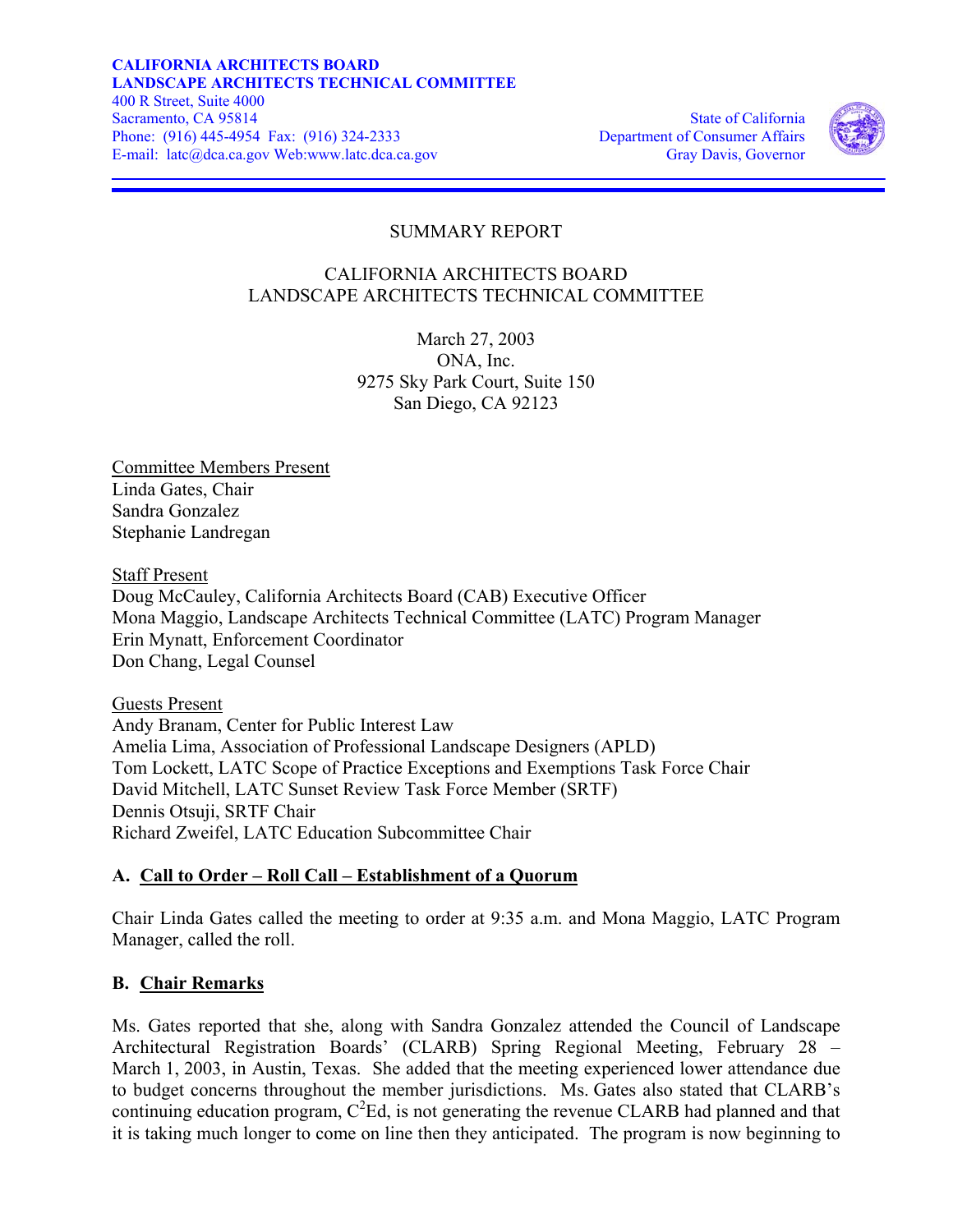target allied professionals in addition to landscape architects. Another issue discussed was that of computer-based testing for the multiple-choice sections of the Landscape Architect Registration Examination (LARE). CLARB will conduct a Beta test on August 11, 2003. There are some unresolved concerns that may arise out of this move to computer-based testing. Ms. Gates stated that a highlight of the Regional Meeting was the nomination of Ms. Gonzalez as CLARB President-elect.

Ms. Gates and Ms. Maggio also provided a brief overview of the activities of the upcoming day at the American Society of Landscape Architects, California Council's (CC/ASLA) State Conference. The LATC will hold a roundtable with the membership on Friday morning to discuss the upcoming Sunset Review hearings and what the CC/ASLA chapters can do to assist in the effort. Also Doug McCauley, Terri Thomas and Senator Liz Figueroa will participate on a panel on how to effectively lobby legislators.

# **C. Public Comment Session**

Ms. Gates welcomed the visitors and asked that they introduce themselves to the LATC. There were no public comments at this time.

# **D. Approve the November 13, 2002 LATC Scope of Practice Exceptions and Exemptions Task Force Summary Report**

- ♦ **LATC members unanimously accepted the November 13, 2002 Scope of Practice Exceptions and Exemptions Task Force Summary Report.**
- **E. Approve the December 12, 2002 LATC Sunset Review Task Force Summary Report**
- ♦ **LATC members unanimously accepted the December 12, 2002 Sunset Review Task Force Summary Report.**
- **F. Approve the December 12, 2002 and February 7, 2003 LATC Summary Reports**
- ♦ **Sandra Gonzalez moved to approve the December 12, 2002 LATC Summary Report.**
- ♦ **Stephanie Landregan seconded the motion.**
- ♦ **The motion carried unanimously.**
- ♦ **LATC members unanimously accepted the February 7, 2003 LATC Summary Report.**

# **G. Program Manager's Report**

Ms. Maggio presented an overview of the LATC's budget and how the State budget deficit is impacting the LATC. She specifically reviewed some of the measures that the Governor's office requested that all boards, bureaus, and divisions implement. Ms. Maggio also reviewed the airport parking restrictions that are being enforced, as well as other efforts that are being enforced due to the budget deficit.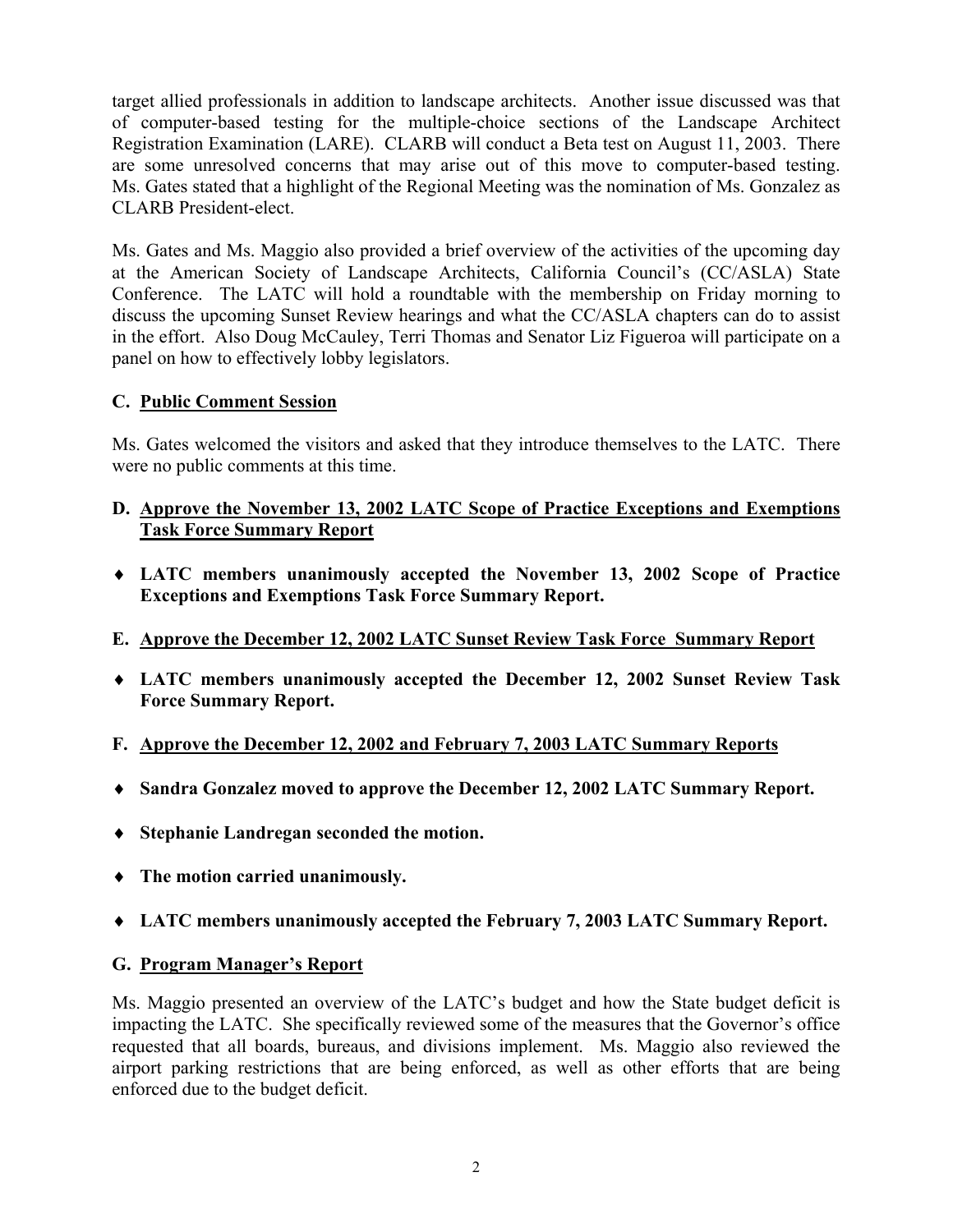Additionally, Ms. Maggio shared that in January 2003, the LATC was notified that its reserve fund was earmarked for a proposed loan of \$1,000,000 to the General Fund. This loan will be made to the General Fund at the end of the 2002/03 fiscal year. On February 8, 2003 the LATC was notified that its reserve fund was targeted for an additional loan of \$225,000 to the General Fund. These funds will be transferred to the General Fund in October 2003. The projected fund reserve will be 2.9 months in FY 2003/04, and 1.3 months in FY 2004/05.

authority is \$187,395, which is not sufficient to cover the increased examination costs. Ms. Maggio also shared that in October 2002, CLARB notified the LATC of additional increases in examination costs for the December 2003, June 2004, December 2004, and June 2005 examinations. She explained that the LATC was not able to submit a Budget Change Proposal (BCP) to augment the increase earlier, as the LATC did not receive notification of the increases until October 2002. As a result of these increases and the projected increase in the candidate population, the LATC submitted a Spring Finance Letter proposing an examination line item augmentation of \$115,000 for FY 2003/04 and an additional \$73,000 for FY 2004/05 and ongoing. The augmentation, totaling \$188,000, would cover the costs for purchasing and administering the LARE and facilitating the examination review sessions. Current expenditure Kathleen Hamilton, Director of the Department of Consumer Affairs (DCA) approved the request and the Spring Finance Letter was forwarded to the State and Consumer Services Agency on February 14, 2003.

Ms. Maggio shared that she and Mr. McCauley attended the Senate Budget and Fiscal Review Subcommittee hearing on March 6, 2003. The Chair of the Joint Legislative Budget Committee requested that the hearing be an informational hearing where there would be full discussion of the issues so members could craft proposals for later action. The consent calendar was acknowledged but a vote was not taken. On March 11, 2003, the Assembly Budget Subcommittee approved the budgets for the LATC and the Board.

additional insurance companies that provide liability insurance to landscape architects. the continued licensure of landscape architects. So far staff has received three surveys and the Ms. Maggio reported that staff mailed the Insurance Company Surveys on March 19, 2003. Prior to finalizing the survey, Dick Crowell, former Senior Vice President at DPIC Companies, Inc., offered his guidance on the development of the survey. He provided the names of three Ms. Maggio added that Mr. Crowell is very supportive of staff's efforts regarding the survey and deadline for returning the survey is April 7, 2003. Staff will compile the results of the survey and incorporate the data into the Sunset Review Report.

Ms. Maggio shared that due to the budget deficit, the LATC would not be able to print the Spring 2003 Newsletter. However, staff has completed a layout of the newsletter and will post it on the Web site sometime next week. She added that mail outs to licensees, candidates and those on the LATC interested parties list would include a notice that the 2003 Spring Newsletter would be available on the LATC Web site.

Ms. Maggio instructed the LATC members that there is a required vehicle accident report form for accidents occurring while on state business. She provided copies for everyone to have with them.

Mr. McCauley provided an update to the LATC on the progress of the judgement/settlement reporting.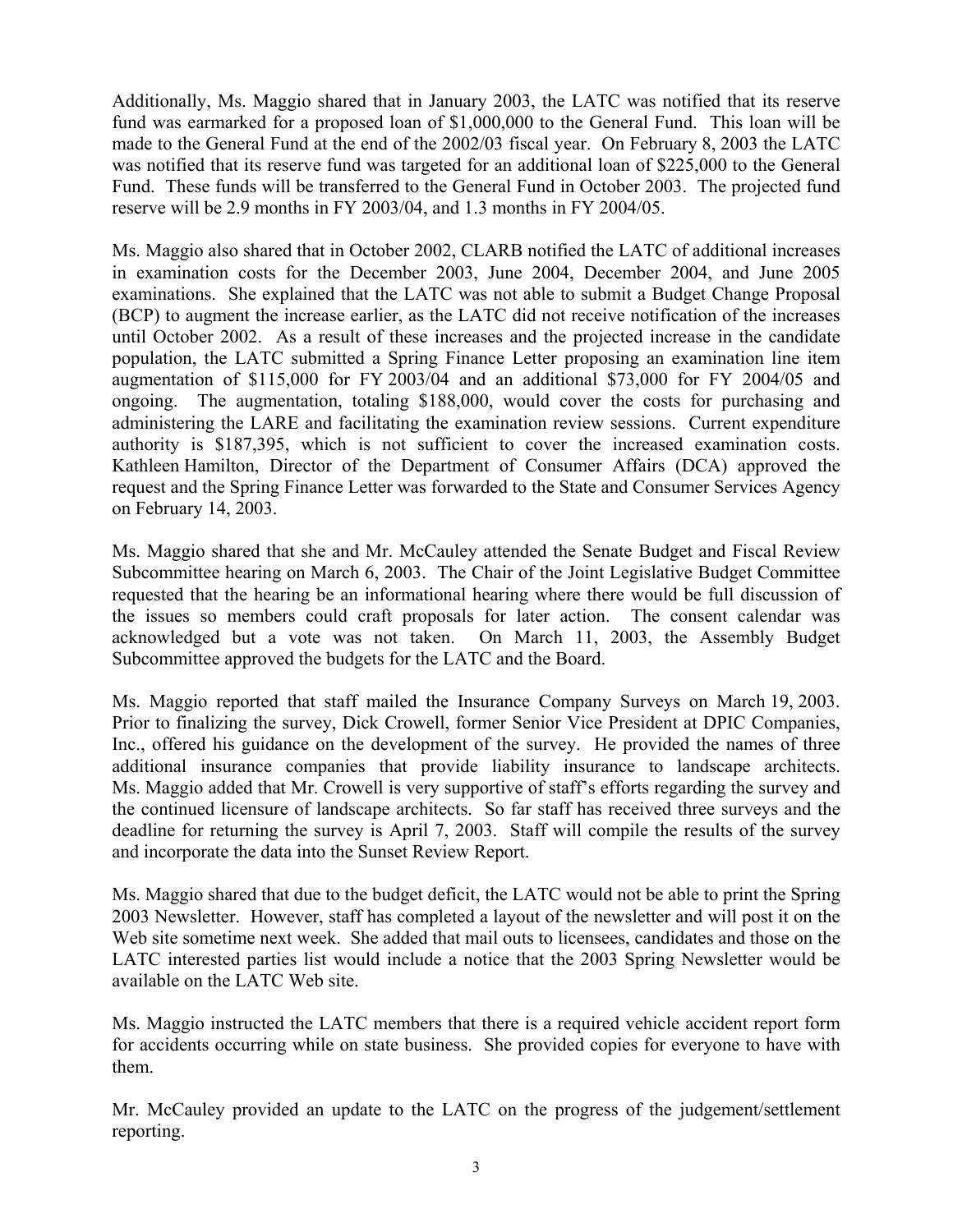Mr. McCauley also addressed the concern with appointments to the LATC. He has sent a letter to Kathleen Hamilton, Director of DCA voicing the LATC's impending need for appointments as Ms. Gonzalez' grace period will expire in June 2003. He also shared that Ms. Maggio has continued to communicate with DCA Board Relations and the Governor's office regarding this need. Mr. McCauley shared that the Department is aware of the situation, but that a number of boards are facing similar situations.

# **H. Review and Approve Draft Sunset Review Report for Referral to the California Architects Board's Executive Committee**

Dennis Otsuji, Chair of the SRTF led the discussion on the draft of the Sunset Review Report presented by staff. The LATC and SRTF members voiced their approval of the report and commended staff for their efforts. There was a general consensus that an Executive Summary and Table of Contents were needed to aid in the reading of the report. Ms. Maggio instructed the LATC and SRTF members to submit their edits to Erin Mynatt at the end of the meeting, or to her at the CC/ASLA LATC Roundtable tomorrow. Staff will then make the necessary edits to the report and submit the draft to Mr. McCauley for the Board's Executive Committee's approval on April 10, 2003.

# **I. Review and Approve 2003 Strategic Plan**

Ms. Maggio presented the draft of the 2003 Strategic Plan prepared by Moore Iacofano Goltsman, Inc. (MIG). The LATC provided feedback and suggested edits to staff. Staff will incorporate the edits and additions into the Strategic Plan to be presented to the Board for its approval on June 12, 2003.

- ♦ **Stephanie Landregan moved to approve the 2003 Strategic Plan with minor edits.**
- ♦ **Sandra Gonzalez seconded the motion.**
- ♦ **The motion carried unanimously.**

Additionally Ms. Maggio shared that the LATC's contract with MIG is expiring in June 2003 and that the Department is encouraging boards and bureaus to cut back on costs by eliminating outside contracts. Ms. Maggio expressed that she would like to see the LATC be able to retain the services of MIG and renew the contract for a different strategic planning cycle, possibly an 18 month as opposed to the current 12 month cycle. She asked for the Committee's thoughts on this issue.

The LATC members agreed that retaining the services of MIG was important to facilitate an efficient and effective strategic planning process. The Committee agreed that a less frequent cycle might be a better alternative. The LATC instructed Ms. Maggio to investigate their options and possibly hold the next strategic planning session in November 2004.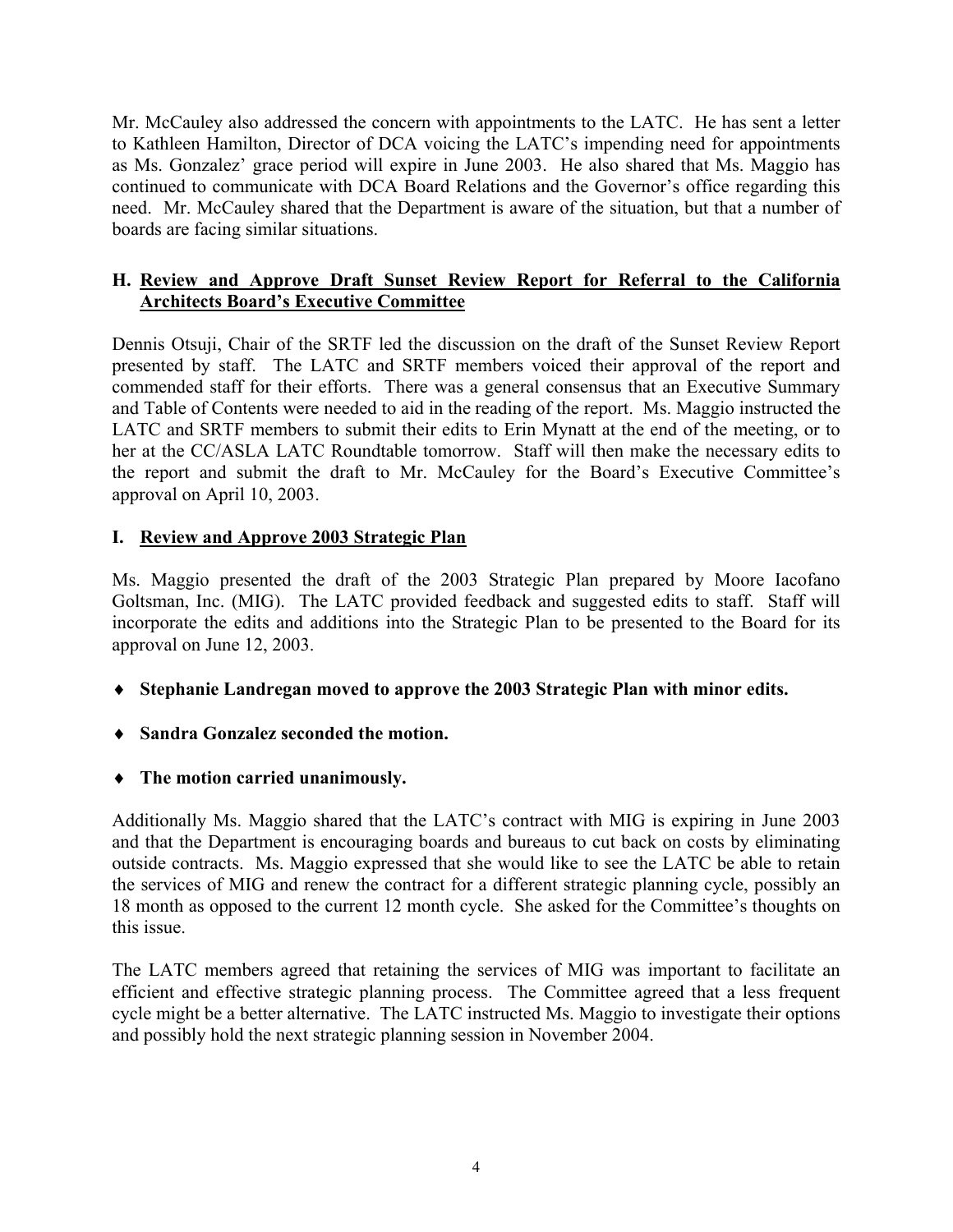### **J. Discuss and Approve Recommendations to Amend Business and Professions Code Section 5641, Chapter Exceptions, Exemptions**

Ms. Mynatt presented an overview of this agenda item, including the findings that were made by the Scope of Practice Exceptions and Exemptions Task Force on November 12, 2002. She reported that at the December 12, 2002 meeting the LATC approved language to amend the language of Business and Professions Code (BPC) section 5641. However, some concerns were raised as to the use of the language "conceptual design and placement of tangible objects and landscape features." Staff and legal counsel prepared an amended version of the language for the Committee to discuss. Ms. Mynatt presented the LATC with three possible options they could consider:

- 1. Approve recommended amendment for submittal to the Board;
- 2. Amend the language and resolve any concerns they might have; or
- 3. Refer the amendment back to the Scope of Practice Exceptions and Exemptions Task Force for further consideration.

The general consensus was that it was in the LATC's best interest to amend the language. Ms. Gates called on Tom Lockett, Chair of the Scope of Practice Exceptions and Exemptions Task Force to provide insight into the Task Force's actions.

Mr. Lockett presented the findings of the Task Force and the reasoning behind their recommendations. He reiterated the intent to follow the parameters set out by the LATC regarding concerns of public health, safety, and welfare in single family residential design:

- 1. altering of drainage patterns;
- 2. retaining walls; and
- 3. site structures, particularly overhead structures.

Ms. Gates reinforced that the Task Force was looking to clarify the current exceptions and exemptions, not change the enforcement of the law. She stated that although they agreed that providing the consumer with greater choice is a concern, the LATC must remember their primary focus is on public health, safety, and welfare. Therefore, the Task Force felt that focusing on single-family residential services was paramount in the discussion. Ms. Gates asked the LATC and audience members to provide any suggestions and or concerns they might have with the language proposed by staff.

After discussion of various concerns that were raised, Legal Counsel Don Chang suggested the following language for the LATC to consider:

#### **5641 Chapter Exceptions, Exemptions**

dwelling. This chapter shall not be deemed to prohibit any person from making any plans, This chapter shall not be deemed to prohibit any person from making preparing drawings for the conceptual design and placement of tangible objects and landscape features or plans, or drawings and specifications for the selection, placement, or use of plants when the execution of such plans or drawings does not affect the public health, safety and welfare. for a single family drawings, or specifications for any property owned by that person.

Every person who holds a valid license issued by the State of California, under the provisions of Chapter 1 (commencing with Section 6721) of the Food and Agricultural Code, authorizing engagement in the business of selling nursery stock in this state, may engage in the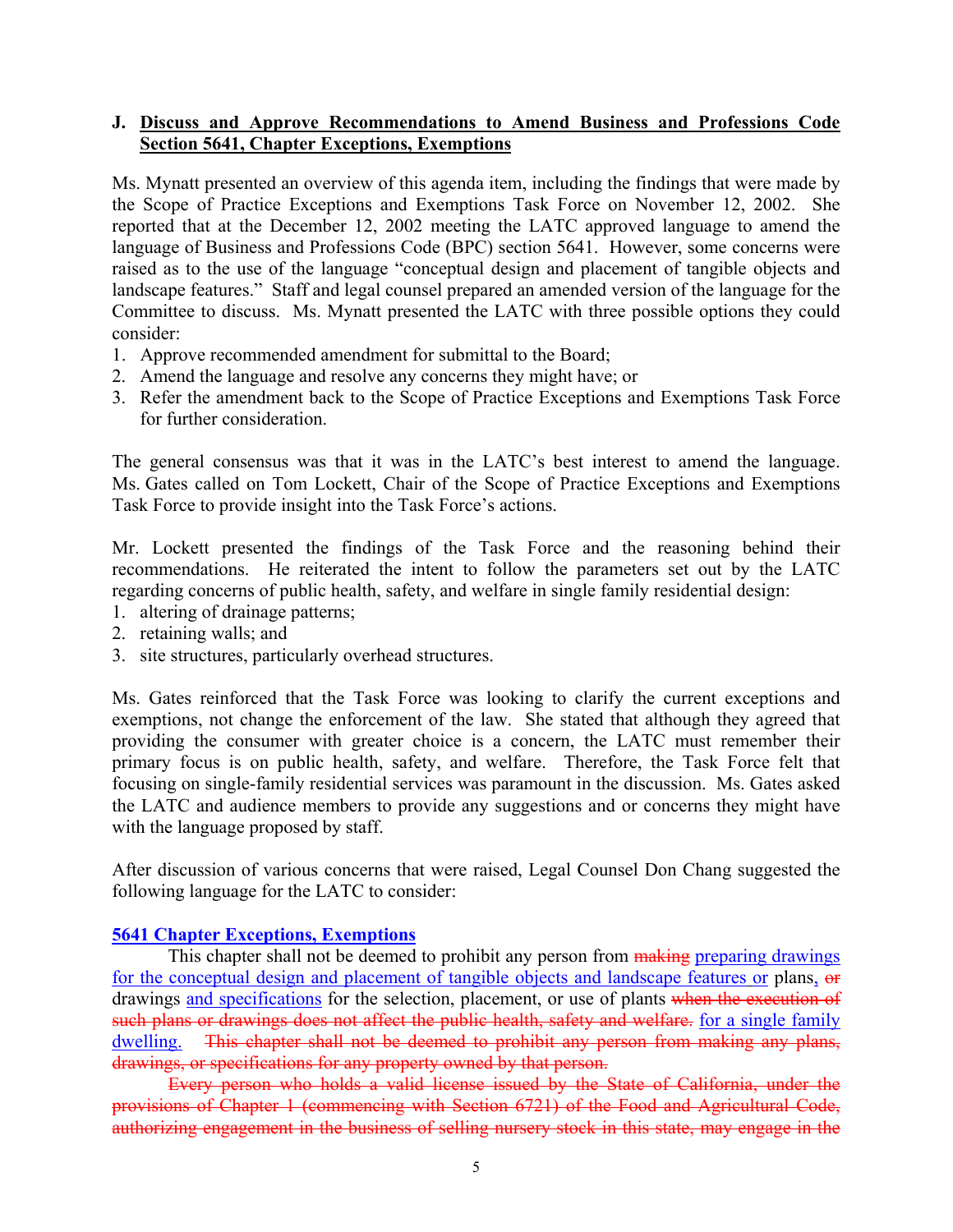under the provisions of this chapter. Construction documents, details, and specifications for the preparation of plans or drawings as an adjunct to merchandizing nursery stock and related products, but may not use the title of landscape architect. Such activity is exempt from licensure tangible objects or landscape features, and alteration of site requiring grading and drainage plans shall be prepared by a licensed professional as required by law.

The LATC members reviewed the recommendation from legal counsel and asked staff if the proposed language would provide the clarification they needed for enforcement of the statute. Ms. Mynatt shared that since the proposed language addressed the three major parameters identified by the LATC, then this presented a much more clarified statute for enforcement purposes.

- ♦ **Sandra Gonzalez moved to approve the proposed amended language for amending BPC section 5641.**
- ♦ **Stephanie Landregan seconded the motion.**
- ♦ **The motion carried unanimously.**

Ms. Mynatt reinforced for the benefit of the public audience that this is only the first step in a very long process to amending the statute. Staff will prepare the necessary documents with legal counsel's guidance to be presented to the Board for its approval. Ms. Gates echoed Ms. Mynatt's statements and reminded the audience member from the APLD that the statute had not been changed yet as far as enforcement of the Landscape Architects Practice Act. The current language of BPC section 5641 is the law governing unlicensed individuals and landscape design services.

# **K. Review and Give Preliminary Approval of Proposed Regulations to Amend Title 16, Division 26, California Code of Regulations Section 2649, Fees**

Ms. Maggio presented the proposed changes to amend California Code of Regulations (CCR) section 2649, Fees. On October 2, 2002, CLARB notified the LATC that there would be an increase in the cost to purchase individual sections of the LARE.

To ensure that the cost to purchase the examination is offset with the fees charged, CCR section 2649, Fees, must be amended to include the increase. The proposed fees do not exceed the actual cost to purchase and administer the examination. Section 2649 (b)(1) should also be amended to delete the fees that were in effect from July 1, 1999 through June 30, 2002.

- ♦ **Sandra Gonzalez moved to approve the proposed amended language of CCR section 2649, Fees.**
- ♦ **Stephanie Landregan seconded the motion.**
- ♦ **The motion carried unanimously.**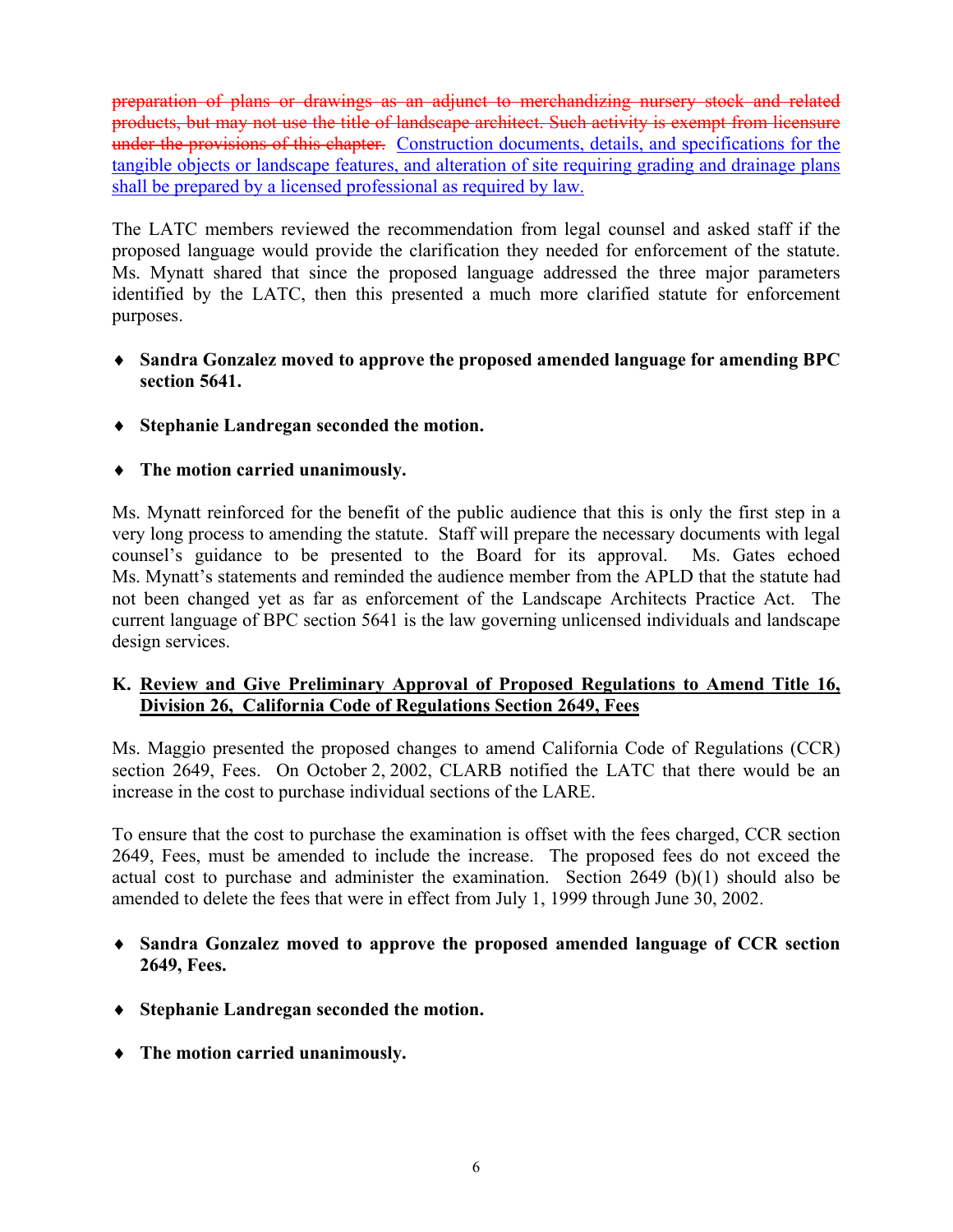### **L. Discuss and Possibly Approve Licensee Survey**

Ms. Mynatt presented a draft licensee survey to be used as Phase II of the Market Conditions Assessment as stated in the 2000 Strategic Plan. She also shared that staff wished to gather information that would be helpful in the Sunset Review process, as well as addressing various issues identified in the 2000 Strategic Plan.

The LATC expressed concern about rushing this process, as it would be a beneficial tool for gathering valuable data about our licensees. Richard Zweifwel expressed that the LATC should seek professional assistance in drafting a survey that would ensure the proper questions were asked in an appropriate way to obtain the most valuable information. Ms. Gonzalez also agreed but stated that some of the basic data staff was seeking could be asked in a more informal survey now. The LATC reviewed the draft prepared by staff and decided that questions 1-7 and 12 were acceptable for immediate use. Also they discussed the need to ask a question regarding the amount of acreage that each licensee directly impacts.

The LATC instructed staff to proceed with the basic licensee survey to obtain necessary data for Sunset Review purposes and decided to revisit the need for a more comprehensive licensee survey after CLARB released their 2004 Task Analysis.

### **M. Review and Approve of Request for Re-Licensure**

The LATC reviewed a request for re-licensure from Mark Kopatz, former license number LA 2160. Ms. Gates reported that Mr. Kopatz was originally licensed in California in February 1982 and his license expired in January 1998.

Ms. Gates reported that the work samples submitted by Mr. Kopatz demonstrated current knowledge and minimal competency for entry-level practice and recommended that upon successful completion of the California Supplemental Examination, he be granted a new license.

- ♦ **Stephanie Landregan moved to grant Mark Kopatz' request for waiver of the Landscape Architect Registration Examination. For the purpose of re-licensure Mr. Kopatz shall take and pass the California Supplemental Examination.**
- ♦ **Sandra Gonzalez seconded the motion.**

# ♦ **The motion carried unanimously.**

The LATC reviewed a request for re-licensure from Steve Jacoby, former license number LA 2958. Ms. Gates reported that Mr. Jacoby was originally licensed in California in February 1989 and his license expired in March 1998.

Ms. Gates reported that the work samples submitted by Mr. Jacoby did not demonstrate current knowledge and minimal competency for entry-level practice and recommended the LATC deny his request for a waiver.